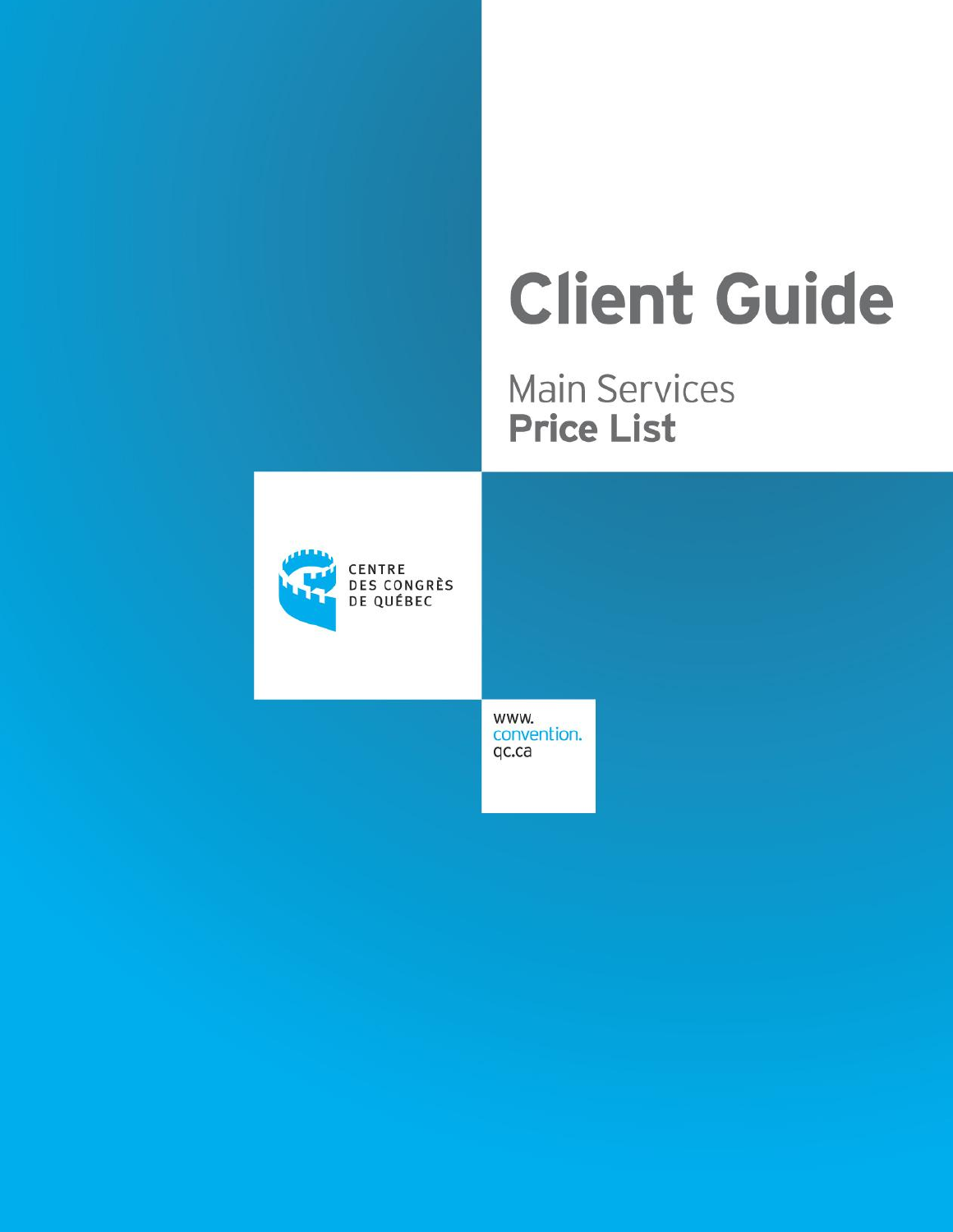

# MAIN SERVICES PRICE LIST (canadian dollars)

The Québec City Convention Centre has over 500 items and services at your disposal. Listed below are our most requested items. Contact your Event Coordinator for any item or service that does not appear on this list.

## Equipment

| 10,00 \$ / Event      |
|-----------------------|
| 1,60 \$ / Square foot |
| 15,00 \$ / Event      |
| 30.00 \$ / Event      |
| 10,00 \$ / Event      |
| 25,00 \$ / Event      |
| 10,00 \$ / Unit       |
| 20,00 \$ / Event      |
| 25,00 \$ / Event      |
| 45,00 \$ / Event      |
| 25,00 \$ / Event      |
| 35,00 \$ / Event      |
| 20,00 \$ / Event      |
| 65,00 \$ / Event      |
| 100,00 \$ / Event     |
| 1,95 \$ / Square foot |
| 1,95 \$ / Square foot |
| 1,60 \$ / Square foot |
| 140,00 \$ / Event     |
| 10,00 \$ / Event      |
| 20,00 \$ / Event      |
| 10,00 \$ / Unit       |
| 50,00 \$ / Event      |
|                       |

# **Furniture**

| Chair                      | $2,00$ \$ / Event |
|----------------------------|-------------------|
| Chair - operator's         | 40,00 \$ / Event  |
| Coffee table, bistro table | 30,00 \$ / Event  |
| Leather bench              | 75,00 \$ / Event  |
| Armchair                   | 75,00 \$ / Event  |
| Loveseat                   | 150,00 \$ / Event |
| Skirted table 30 x 72      | 15,00 \$ / Event  |
| Stool                      | 10,00 \$ / Event  |
| Table                      | 5,00 \$ / Event   |

# Other material

| Artificial house plant                   | 25.00 \$ / Event  |
|------------------------------------------|-------------------|
| Concrete block, 3 ft x 5 ft, 3750 pounds | 200.00 \$ / Event |
| Extinguisher                             | 15.00 \$ / Unit   |
| Towel - charge if not returned           | 20.00 \$ / Unit   |

# Plumbing services

| (Prices apply only where service is available)                             |                   |
|----------------------------------------------------------------------------|-------------------|
| Bath filling and emptying                                                  | 165,00 \$ / Event |
| Compressed air (100 psi pressure)                                          | 110.00 \$ / Event |
| Drainage                                                                   | 90.00 \$ / Event  |
| Hot water tank (40 gallons) including electrical connection                | 175,00 \$ / Event |
| Hot water tank (60 gallons) including electrical connection                | 200,00 \$ / Event |
| Hot water tank (100 gallons) including electrical connection               | 250,00 \$ / Event |
| Pool emptying                                                              | 275.00 \$ / Event |
| Pool filling: cold water (up to 30 cubic meters) - location to be verified | 275,00 \$ / Event |
| Sink - Hot, cold water and drainage                                        | 300.00 \$ / Unit  |
| Tank, cold water and drainage                                              | 250,00 \$ / Unit  |
| Water (50 psi pressure) Male coupling, garden hose                         | 110,00 \$ / Event |
|                                                                            |                   |

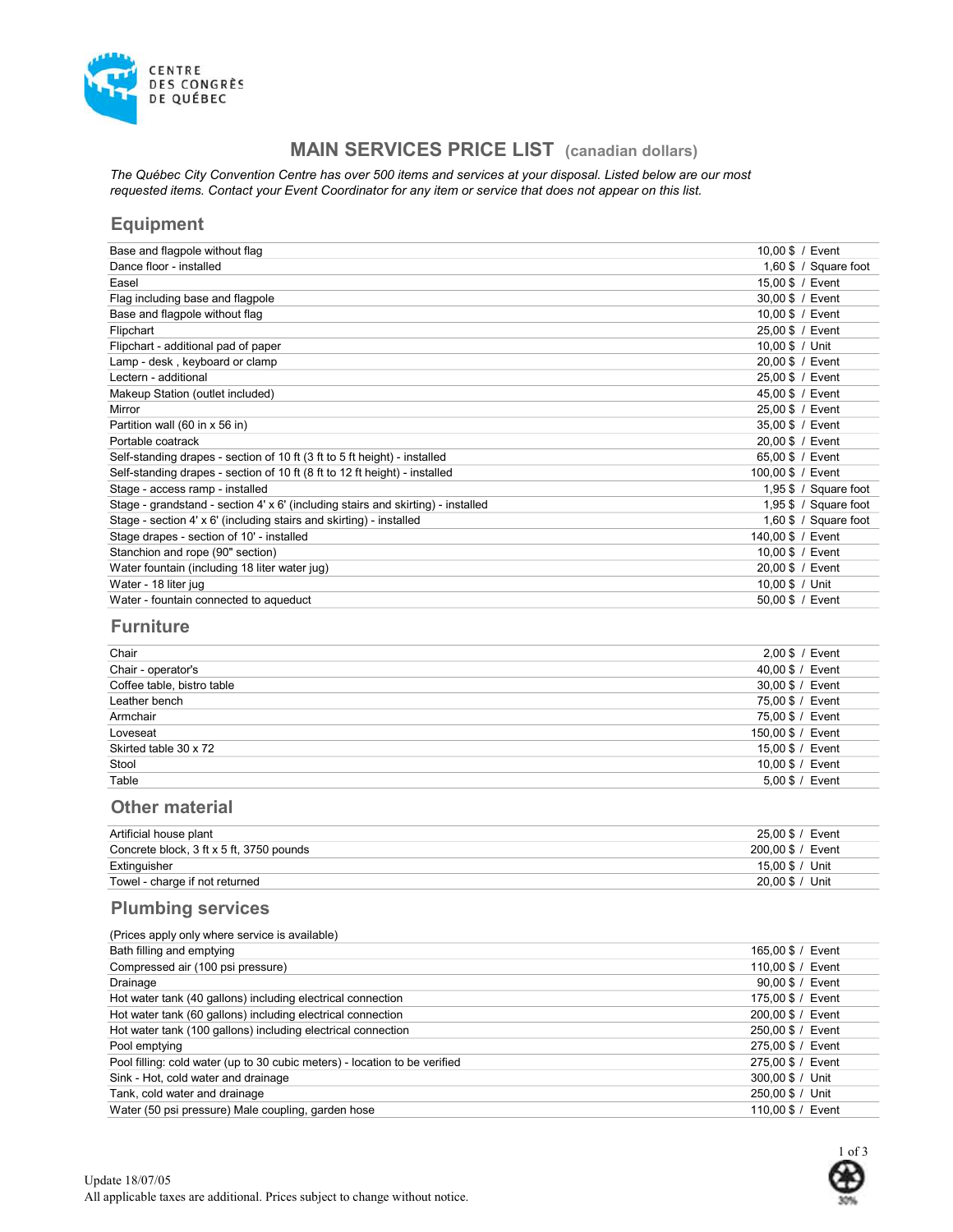

### Electrical services

#### (Cost includes material and labor where service is available)

| Extension cord 120V, 15A, between 10 and 25 ft                                  | 25,00 \$ / Event  |
|---------------------------------------------------------------------------------|-------------------|
|                                                                                 |                   |
| Extension cord, 50', 5 wires « Cam-Lok » $\odot$ : 1/0AWG (220A). 4/0AWG (400A) | 150,00 \$ / Event |
| House-lights remote control (day)                                               | 60,00 $$ / Day$   |
| House-lights remote control (week)                                              | 240,00 \$ / Week  |
| Outlet 120 V, 15A "Exhibit" activity                                            | 150,00 \$ / Event |
| Outlet 120 V, 15A exhibit group order                                           | 110,00 \$ / Event |
| Outlet 120 V, 15A, from wall, Convention                                        | 80,00 \$ / Event  |
| Outlet 120V, 20A, photocopier (exhibit)                                         | 190,00 \$ / Event |
| Outlet 208V or 120/208V, 100A, 1ph or 3 ph                                      | 390,00 \$ / Event |
| Outlet 208V or 120/208V, 15 to 30A, 1ph or 3ph                                  | 200,00 \$ / Event |
| Outlet 208V or 120/208V, 200A, 1ph or 3 ph                                      | 500,00 \$ / Event |
| Outlet 208V or 120/208V, 40 to 60A, 1ph or 3 ph                                 | 260,00 \$ / Event |
| Outlet 208V or 120/208V, 400A, 1ph or 3 ph                                      | 900,00 \$ / Event |
| Panel board 120/208V, 30A, 1ph                                                  | 200,00 \$ / Event |
| Panel board 120/208V, 50A, 1ph or 60A, 3ph                                      | 260,00 \$ / Event |
| Power bar 120V, 15A, 6 outlets                                                  | 25,00 \$ / Event  |
| Surge protective power bar 120V, 15A                                            | 50,00 \$ / Event  |
| Transfo 120V 204V, 2kVA, European outlet                                        | 100,00 \$ / Event |
| Transfo 120/208V, 15 kVa, drive isolating                                       | 150,00 \$ / Event |
| Transfo 600V, 120/208V, 45 kVa                                                  | 160,00 \$ / Event |
| Transfo 600V, 120/208V, 112,5 kVa                                               | 200,00 \$ / Event |
| Transfo 600V, 120/208V, 150 kVa                                                 | 300,00 \$ / Event |
|                                                                                 |                   |

## Handling and Installation Service

(Only Québec City Convention Centre lifting appliances are authorized)

|                                                                   | Regular rate        | Increased* rate     |
|-------------------------------------------------------------------|---------------------|---------------------|
| Chain block - manual                                              | 50.00 \$ / Event    | 50,00 \$ / Event    |
| Chain block - motorized with control                              | 90,00 \$ / Event    | 90,00 \$ / Event    |
| Dolly and hydraulic pallet truck (including operator)             | 60.00 \$ / Hour     | 75.00 \$ / Hour     |
| Electric pallet truck (including operator)                        | 84.00 \$ / Hour     | 105.00 \$ / Hour    |
| Fork-lift (including operator)                                    | 115,00 \$ / Hour    | 144.00 \$ / Hour    |
| Hanging of structured banners - hour                              | 115,00 \$ / Hour    | 144,00 \$ / Hour    |
| Personnel lift (cherry picker) - 4 hours                          | 100,00 \$ / 4 hours | 100,00 \$ / 4 hours |
| Prolyte Truss H30V - Length of 1m                                 | 30.00 \$ / Unit     | 30,00 \$ / Unit     |
| Prolyte Truss H30V - Length of 2,5m                               | 30.00 \$ / Unit     | 30.00 \$ / Unit     |
| Rigging point including rigger and scissor lift (set & tear down) | 140.00 \$ / Event   | 140,00 \$ / Event   |
| Scissors lift (including operator) - max. 12 hours consecutive    | 1 155,00 \$ / Day   | 1444,00 \$ / Day    |
| Scissors lift (including operator) - 1 hour min.                  | 115,00 \$ / Hour    | 144,00 \$ / Hour    |
| 20' Traveler side-opening                                         | 150.00 \$ / Event   | 150,00 \$ / Event   |
| 40' Traveler central opening                                      | 200.00 \$ / Event   | 200.00 \$ / Event   |

# Specialized manpower

|                                                               | <b>Regular rate</b> | Increased* rate |
|---------------------------------------------------------------|---------------------|-----------------|
| Carpenter                                                     | 65.00 \$ / Hour     | 81,25 \$ / Hour |
| Electrician                                                   | 65.00 \$ / Hour     | 81.25 \$ / Hour |
| Graphic designer                                              | 65.00 \$ / Hour     | 81.25 \$ / Hour |
| Greeting personnel (4 hours min.)                             | 28.00 \$ / Hour     | 28.00 \$ / Hour |
| Material handler                                              | 60.00 \$ / Hour     | 75.00 \$ / Hour |
| Plumber                                                       | 65.00 \$ / Hour     | 81,25 \$ / Hour |
| Registration / Ticket Counter personnel (4 hours min.)        | 32.00 \$ / Hour     | 32,00 \$ / Hour |
| Rigger                                                        | 60.00 \$ / Hour     | 60.00 \$ / Hour |
| Security services - Guard (4 hours min.)                      | 29.00 \$ / Hour     | 29.00 \$ / Hour |
| Security services - Guard for first responders (4 hours min.) | 35.00 \$ / Hour     | 35.00 \$ / Hour |
| <b>Technical drawer</b>                                       | 65.00 \$ / Hour     | 81.25 \$ / Hour |
| Technician                                                    | 65.00 \$ / Hour     | 81.25 \$ / Hour |

\* Increased of 25% : night (0h to 7h), weekend (Saturday 0h to Monday 7h) and holiday (0h to 24h) and late order.

\*\* A minimum of 4 hours will be charged for any employee that is called back to work for a non scheduled activity.

\*\*\* For any cancellation of specialized manpower, within 48 hours of the event, a cancellation fee representing 50% of these contracted services will apply.